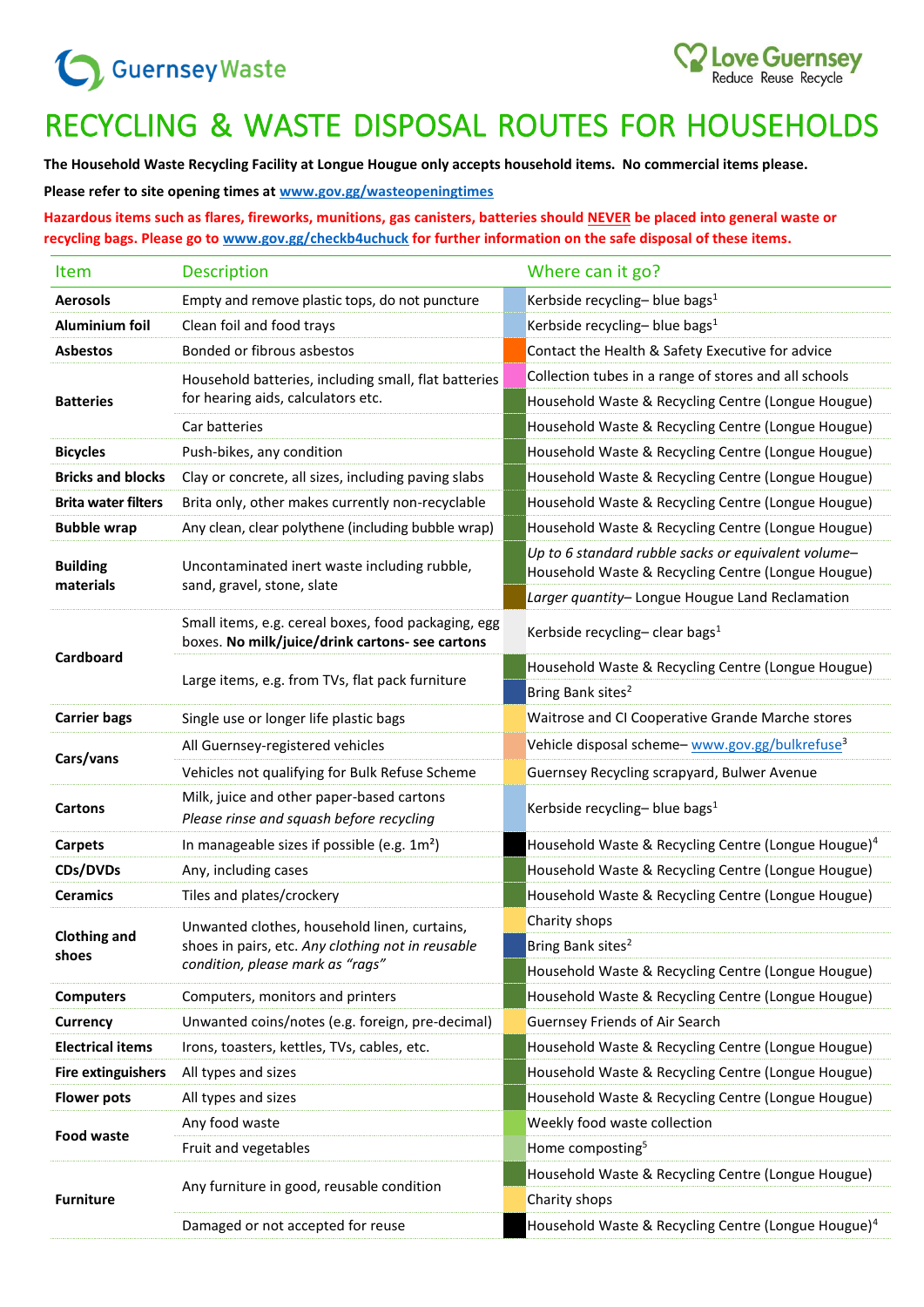## Guernsey Waste



| <b>Item</b>              | <b>Description</b>                                                                                      | Where can it go?                                                                                          |  |  |
|--------------------------|---------------------------------------------------------------------------------------------------------|-----------------------------------------------------------------------------------------------------------|--|--|
|                          |                                                                                                         | Household Waste & Recycling Centre (Longue Hougue)                                                        |  |  |
| <b>Gas cylinders</b>     | Butane, propane, camping gas                                                                            | Guernsey Gas will collect their old/unused cylinders                                                      |  |  |
| <b>General rubbish</b>   |                                                                                                         | Place in general rubbish for kerbside collection                                                          |  |  |
|                          | General non-recyclable household rubbish                                                                | Household Waste & Recycling Centre (Longue Hougue) <sup>4</sup>                                           |  |  |
| Glass                    | Bottles and jars - please ensure items are clean                                                        | Kerbside collection-glass bag <sup>1</sup>                                                                |  |  |
|                          | Drinking glasses, vases, pyrex etc. (good condition)                                                    | Charity shops                                                                                             |  |  |
|                          | Broken drinking glasses, vases, pyrex etc.                                                              | Household Waste & Recycling Centre (Longue Hougue)                                                        |  |  |
|                          | Plate glass - window or greenhouse                                                                      | Up to 6 standard rubble sacks or equivalent volume-<br>Household Waste & Recycling Centre (Longue Hougue) |  |  |
|                          |                                                                                                         | Large quantity - Longue Hougue Land Reclamation Site                                                      |  |  |
| Granite                  | Stone, lintels, quoins, setts, cubes, paving, etc.                                                      | Vaudin Stonemasons, Fontaine Vinery                                                                       |  |  |
|                          | Garden & horticultural (including cuttings)                                                             | Home composting <sup>5</sup>                                                                              |  |  |
| Green waste              |                                                                                                         | Green Waste Site - Chouet Headland                                                                        |  |  |
|                          | No diseased crops or pesticides                                                                         | Le Friquet Garden Centre-80p per sack                                                                     |  |  |
| <b>Hand tools</b>        | Hammers, saws, etc.                                                                                     | Household Waste & Recycling Centre (Longue Hougue)                                                        |  |  |
| <b>Hazardous waste</b>   | Garden chemicals, solvents, thinners, etc.                                                              | Contact Hazardous Waste Officer (States Works)                                                            |  |  |
| <b>Kitchen</b>           |                                                                                                         | Household Waste & Recycling Centre (Longue Hougue)                                                        |  |  |
| appliances               | Cookers, washing machine, fridges, freezers etc.                                                        | Bulk refuse collection- www.gov.gg/bulkrefuse                                                             |  |  |
|                          | Fluorescent tubes, low energy light bulbs                                                               | Household Waste & Recycling Centre (Longue Hougue)                                                        |  |  |
| <b>Light bulbs</b>       | Old style                                                                                               | Place in general rubbish for kerbside collection                                                          |  |  |
| <b>Mattresses</b>        | For mattress recycling trial                                                                            | Household Waste & Recycling Centre (Longue Hougue) <sup>4</sup>                                           |  |  |
| <b>Metal</b>             | Scrap, metal furniture (all types)                                                                      | Household Waste & Recycling Centre (Longue Hougue)                                                        |  |  |
| Milk and juice           | Milk, juice and other paper-based cartons                                                               |                                                                                                           |  |  |
| cartons                  | Please rinse and squash before recycling                                                                | Kerbside recycling- blue bags <sup>1</sup>                                                                |  |  |
| <b>Mobile phones</b>     | All unwanted handsets                                                                                   | Household Waste & Recycling Centre (Longue Hougue) -<br>hand to a member of staff                         |  |  |
|                          |                                                                                                         | Online take back schemes                                                                                  |  |  |
| Nails, screws, etc.      | Boxed, bagged, or loose                                                                                 | Household Waste & Recycling Centre (Longue Hougue)                                                        |  |  |
| Oils                     | Motor oil and vegetable oils                                                                            | Household Waste & Recycling Centre (Longue Hougue)                                                        |  |  |
| <b>Oil filters</b>       | Waste oil filters                                                                                       | <b>Total Waste Recycling</b>                                                                              |  |  |
| <b>Oil tanks</b>         | Plastic                                                                                                 | Bulk refuse collection- www.gov.gg/bulkrefuse                                                             |  |  |
|                          |                                                                                                         | <b>Waste Oil Recycling</b>                                                                                |  |  |
|                          | Metal                                                                                                   | Guernsey Recycling scrapyard, Bulwer Avenue                                                               |  |  |
| Paint                    | All types                                                                                               | Household Waste & Recycling Centre (Longue Hougue) <sup>4</sup>                                           |  |  |
| Paper                    | Newspapers, magazines, envelopes, printer paper,<br>books, wrapping paper (no glitter or foil)          | Kerbside recycling-clear bags <sup>1</sup>                                                                |  |  |
| Plasterboard             | Dry and relatively clean (without insulation,<br>wallpaper, screws and tiles attached)                  | Household Waste & Recycling Centre (Longue Hougue)                                                        |  |  |
| Plastic (rigid)          | Large toys, plastic garden furniture etc.                                                               | Household Waste & Recycling Centre (Longue Hougue)                                                        |  |  |
| <b>Plastic packaging</b> | Clean bottles, tubs, trays, pots and packaging                                                          | Kerbside recycling- blue bags <sup>1</sup>                                                                |  |  |
|                          | No black plastic, carrier bags or thin film (e.g.<br>crisp packets, bread/cereal bags, coal sacks etc.) |                                                                                                           |  |  |
| Polystyrene              | Polystyrene packaging                                                                                   | Place in general rubbish for kerbside collection                                                          |  |  |
|                          |                                                                                                         | Household Waste & Recycling Centre (Longue Hougue) <sup>4</sup>                                           |  |  |